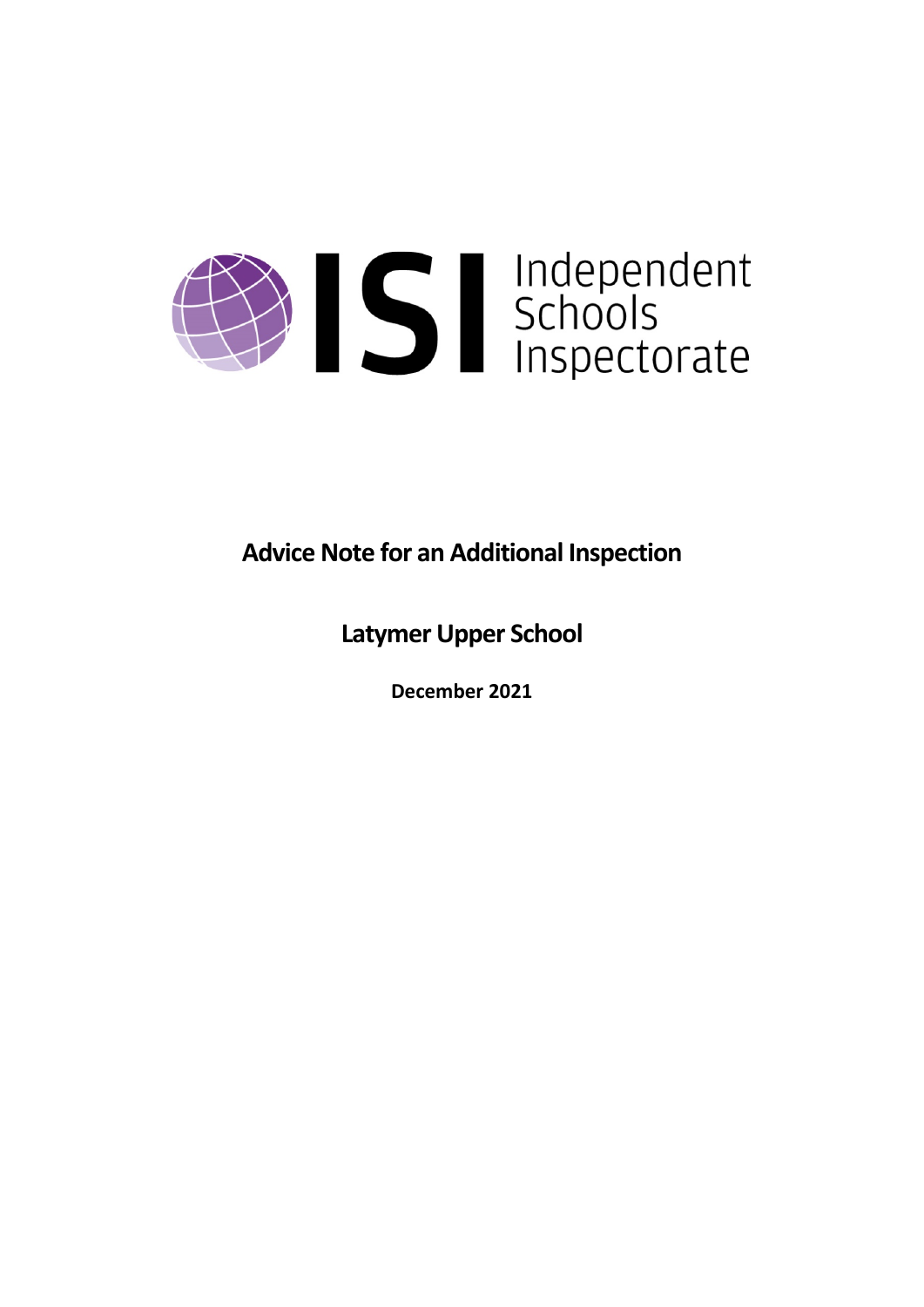# **School's details**

| <b>School</b>                    | Latymer Upper School                                                       |     |                   |     |
|----------------------------------|----------------------------------------------------------------------------|-----|-------------------|-----|
| <b>DfE</b> number                | 205/6306                                                                   |     |                   |     |
| <b>Registered charity number</b> | 312714                                                                     |     |                   |     |
| <b>Address</b>                   | Latymer Upper School<br><b>King Street</b><br>Hammersmith<br>London W6 9LR |     |                   |     |
| Telephone number                 | 020 8629 2024                                                              |     |                   |     |
| <b>Email address</b>             | head@latymer-upper.org                                                     |     |                   |     |
| Headmaster                       | Mr David Goodhew                                                           |     |                   |     |
| <b>Chair of governors</b>        | Mrs Ros Sweeting                                                           |     |                   |     |
| Age range                        | 7 to 18                                                                    |     |                   |     |
| Number of pupils on roll         | 1428                                                                       |     |                   |     |
|                                  | <b>Juniors</b>                                                             | 175 |                   |     |
|                                  | <b>Seniors</b>                                                             | 863 | <b>Sixth Form</b> | 390 |
| Date of visit                    | 14 to 15 December 2021                                                     |     |                   |     |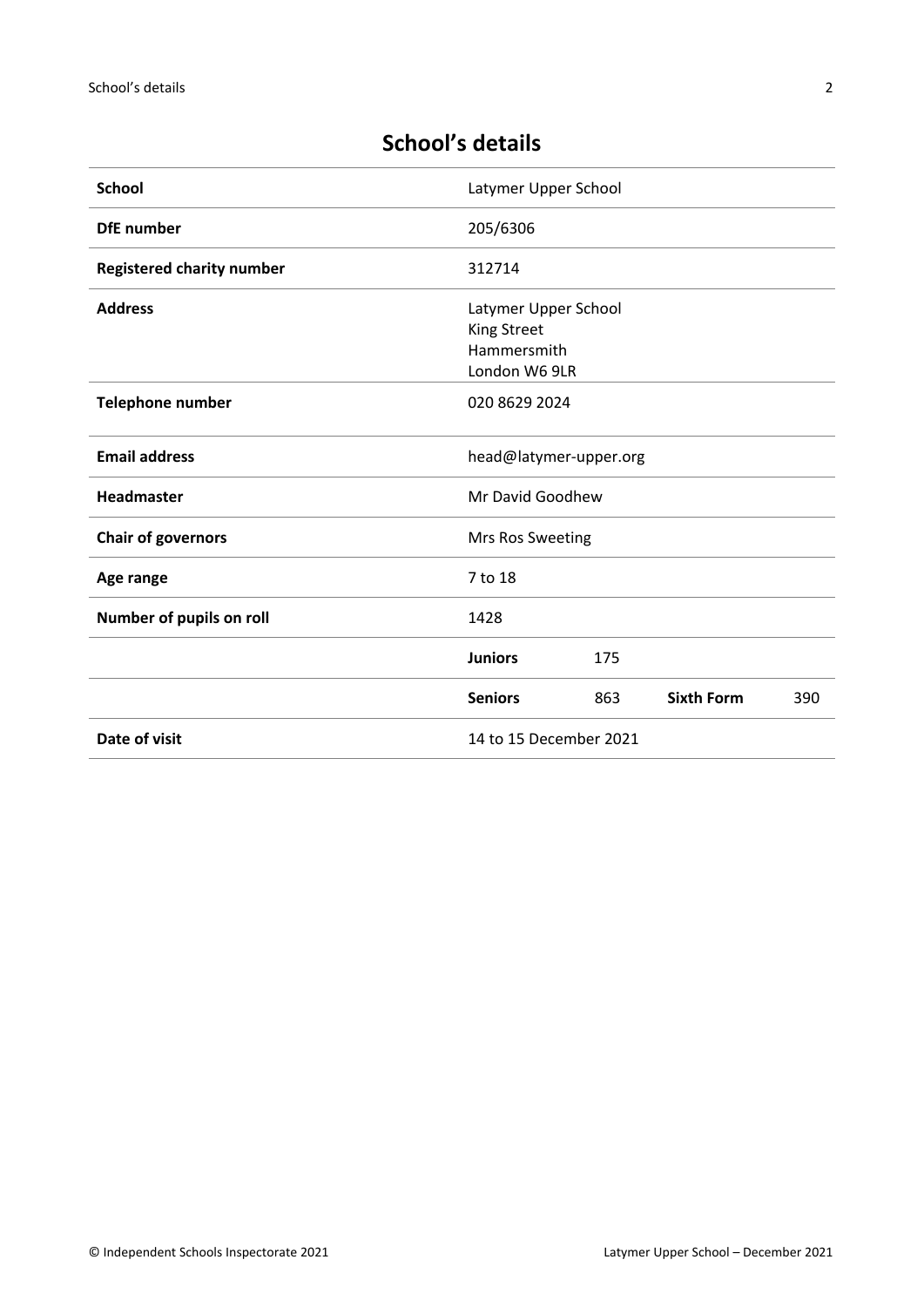# **1. Introduction**

## **Characteristics of the school**

1.1 Latymer Upper School is an independent co-educational day school. Latymer Upper School was established in 1895 and the prep school opened in 1995. The school has a head of the upper school and a principal for the prep school. The prep school educates pupils from the ages of 7 to 11 with pupils aged 11 to 18 educated in the upper school. Both schools are overseen by a board of governors. The school has 367 pupils who require support for special educational needs and/or disabilities (SEND), of whom five have an education, health and care plan. There are 197 pupils who speak English as an additional language (EAL).

## **Purpose of the visit**

1.2 This was an unannounced additional inspection at the request of the Department for Education (DfE) which focused on the school's compliance with the Education (Independent School Standards) Regulations 2014 (ISSRs).

| Regulations which were the focus of the visit                                        | <b>Team judgements</b> |  |
|--------------------------------------------------------------------------------------|------------------------|--|
| Part 1, paragraphs 2 (curriculum) and 2A (relationships and sex<br>education)        | Met                    |  |
| Part 1, paragraph 3 (teaching)                                                       | Met                    |  |
| Part 2, paragraph 5 (spiritual, moral, social and cultural development of<br>pupils) | Met                    |  |
| Part 3, paragraph 7 (safeguarding)                                                   | Met                    |  |
| Part 3, paragraphs 9 (behaviour) and 10 (bullying)                                   | Met                    |  |
| Part 3, paragraph 14 (supervision of pupils)                                         | Met                    |  |
| Part 3, paragraph 16 (risk assessment)                                               | Met                    |  |
| Part 6, paragraph 32(1)(c) (provision of information)                                | Met                    |  |
| Part 8, paragraph 34 (leadership and management)                                     | Met                    |  |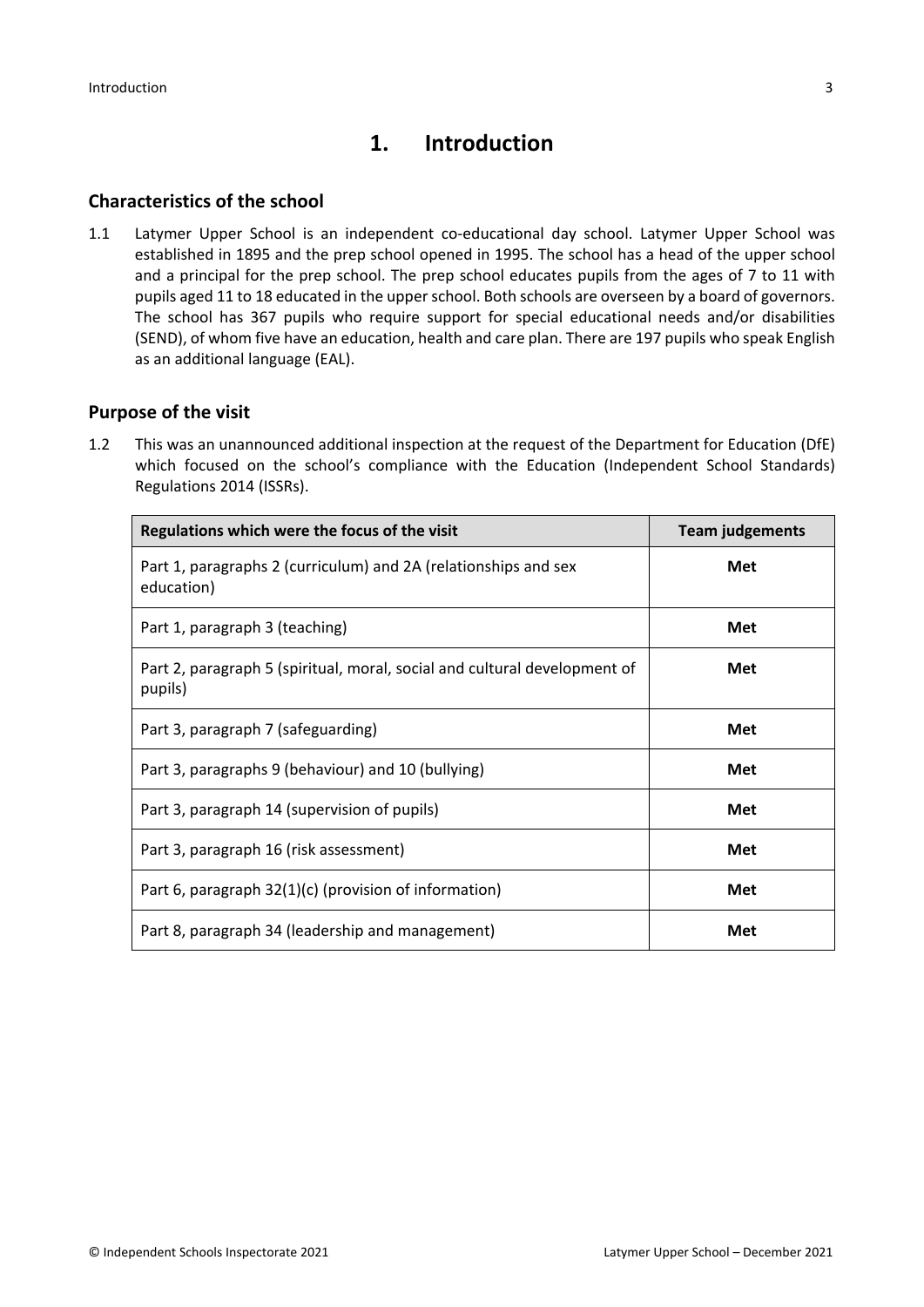# **2. Inspection findings**

## **Quality of education provided – curriculum [ISSR Part 1, paragraphs 2 and 2A]**

- 2.1 The school meets the standards.
- 2.2 The school has a suitable curriculum policy which includes effective provision for personal, social, health, citizenship and economic education (PSHCE) in line with the school's aim to value diversity and develop awareness and tolerance. The policy is specific in encouraging respect for other people, paying particular regard to the protected characteristics set out in the 2010 Equality Act. The overwhelming majority of parents who responded to the questionnaire felt that the school promotes tolerance and respect for others, including those with protected characteristics. The inspection agrees with this view as the PSHCE policy is effectively implemented and inspection evidence, in the form of pupils' knowledge and understanding, clearly shows this. The required elements of statutory guidance for relationships and sex education (RSE) are covered within the PSHCE curriculum. In the prep school, relationships education (RE) is taught in weekly lessons. Pupils in Years 7 to 9, have PSHCE lessons once every two weeks, as well as planned activities within the daily tutor times. In Years 10 and 11 pupils have two timetabled lessons a fortnight, one delivered by specialist PSHCE teachers and the other led by their form tutor. In the sixth form the curriculum is extended and pupils experience a programme of tutorials, assemblies and visits from outside professional speakers, under the heading of spiritual, moral, social and cultural development. This includes developing an effective understanding of relationships and sex education.
- 2.3 The RE and RSE policies are available on the school website. Parents, pupils and staff have been consulted and had their views taken into consideration. In line with statutory guidance, the school continues to listen to the views of all pupils and take them into account when developing its RSE curriculum. As a result of issues highlighted in various media, the governors commissioned an internal review and the school conducted an effective listening exercise. In response to some of the points raised by pupils, the school has suitable plans to further root the material covered by RSE in the experiences of the pupils and to ensure there are more opportunities for small group discussions. This was observed during the inspection, in an effective pilot lesson, delivered by sixth form pupils to Year 8 pupils, as part of a sixth form led initiative. In agreement with parents and at the suggestion of pupils, some curriculum material has been moved into schemes of work for younger pupils. A small number of pupils in discussion and in response to the questionnaire, felt that the curriculum was repetitive on certain topics, for example consent. The policy is clear that the school aims to deliver PSHCE through a robust 'spiral' curriculum that gradually expands and enriches key concepts. The schemes of work and lesson plans clearly show this and inspection evidence, in the form of pupils' understanding, confirmsthe success of the school's approach. In discussion pupils expressed support for the increased focus on and discussions about, areas of equality and respect for humanity. These are evident in changes both in the formal curriculum and in many discussions about other aspects of school life. The pupils value the fact that there is a continued impetus for ongoing reflection and change as the school implements each of the recommendations made to governors arising from the internal review.

#### **Quality of education provided – teaching [ISSR Part 1, paragraph 3]**

- 2.4 The school meets the standard.
- 2.5 Teaching effectively enables pupils to acquire new knowledge, through well-planned PSHCE lessons which are appropriate to pupils' ages and aptitudes. Staff include those specifically trained as PSHCE specialists who have applied to teach the subject as part of their timetable. These staff, in line with one of the internal review recommendations, are now part of a subject department in their own right and are currently discussing early plans for developing the assessment framework further, in order to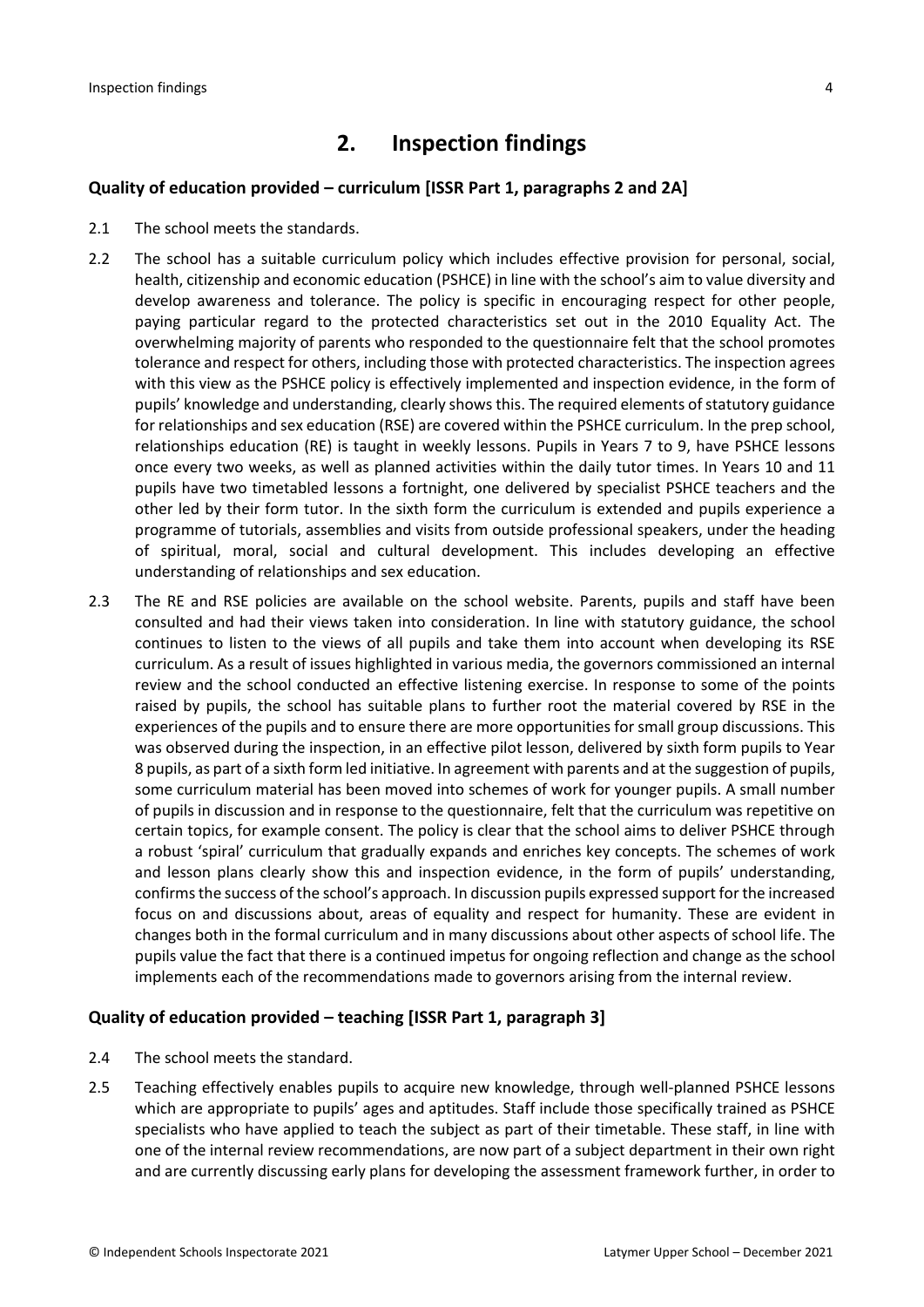inform the reporting of progress for individual pupils. There is a suitable framework, using peer and self-reflection, as well as teacher observation and review of work, which allows pupils' understanding to be assessed and their needs taken into account. Information from this process is used to plan future teaching so that all pupils can make good progress. Teaching does not undermine the fundamental British values of democracy, the rule of law, individual liberty, and mutual respect and tolerance of those with different faiths and beliefs. It does not discriminate against pupils as required by Part 6 of the Equality Act 2010.

#### **Spiritual, moral, social and cultural development of pupils [ISSR Part 2, paragraph 5]**

- 2.6 The school meets the standard.
- 2.7 The school values, and ethos of respect for others, actively promote the fundamental British values of democracy, the rule of law, individual liberty, and mutual respect and tolerance of those with different faiths and beliefs. Almost all the parents who responded to the pre-inspection questionnaire felt that the school treated their children fairly, regardless of their gender, faith, race or needs. Most of the pupils felt that they treat one another with respect, including those with protected characteristics. Some of the pupils in the LGBT+ community felt that very occasionally hurtful comments are made to them but that this is more out of ignorance than malice, and that those who made such comments were dealt with appropriately, when it was brought to the school's attention. The school successfully enables pupils to develop their self-knowledge, to distinguish right from wrong and accept responsibility for their behaviour. It has taken clear and appropriate steps to address the issues highlighted in media reports.

## **Welfare, health and safety of pupils – safeguarding [ISSR Part 3, paragraph 7]**

#### **Safeguarding policy**

- 2.8 The school meets the requirements.
- 2.9 The school has an appropriate policy for safeguarding which provides suitable arrangements to safeguard and promote the welfare of pupils at the school.

#### **Safeguarding implementation**

- 2.10 The school meets the standard.
- 2.11 Arrangements are implemented effectively to safeguard and promote the welfare of pupils, by means that pay due regard to current statutory guidance and the school policy. This includes ensuring a culture of listening to pupils. Pupils confirm that they have a variety of people to whom they can turn to for support and different ways of requesting support. The school ensures that pupils receive a response when they express concerns and that appropriate action is taken. This includes prompt referrals to external agencies where necessary. This was confirmed during interviews with pupils and staff. The school liaises effectively with local safeguarding partnerships and, where appropriate, the school has reported allegations to the police. In discussion and in response to the questionnaire some senior pupils indicated that they would still feel reluctant to choose these avenues of reporting and accessing support. They fear embarrassment in talking about such issues with staff, that the obligation on staff to report concerns will escalate the situation out of their control, or that their parents will be told. In response to these concerns, also raised during the school's own listening exercise, leaders have produced a guidance booklet available to all pupils and their parents. This clearly explains what day-to-day support is available in school and a wide variety of external support options; how pupils can safely share sensitive information; and what will happen if they do.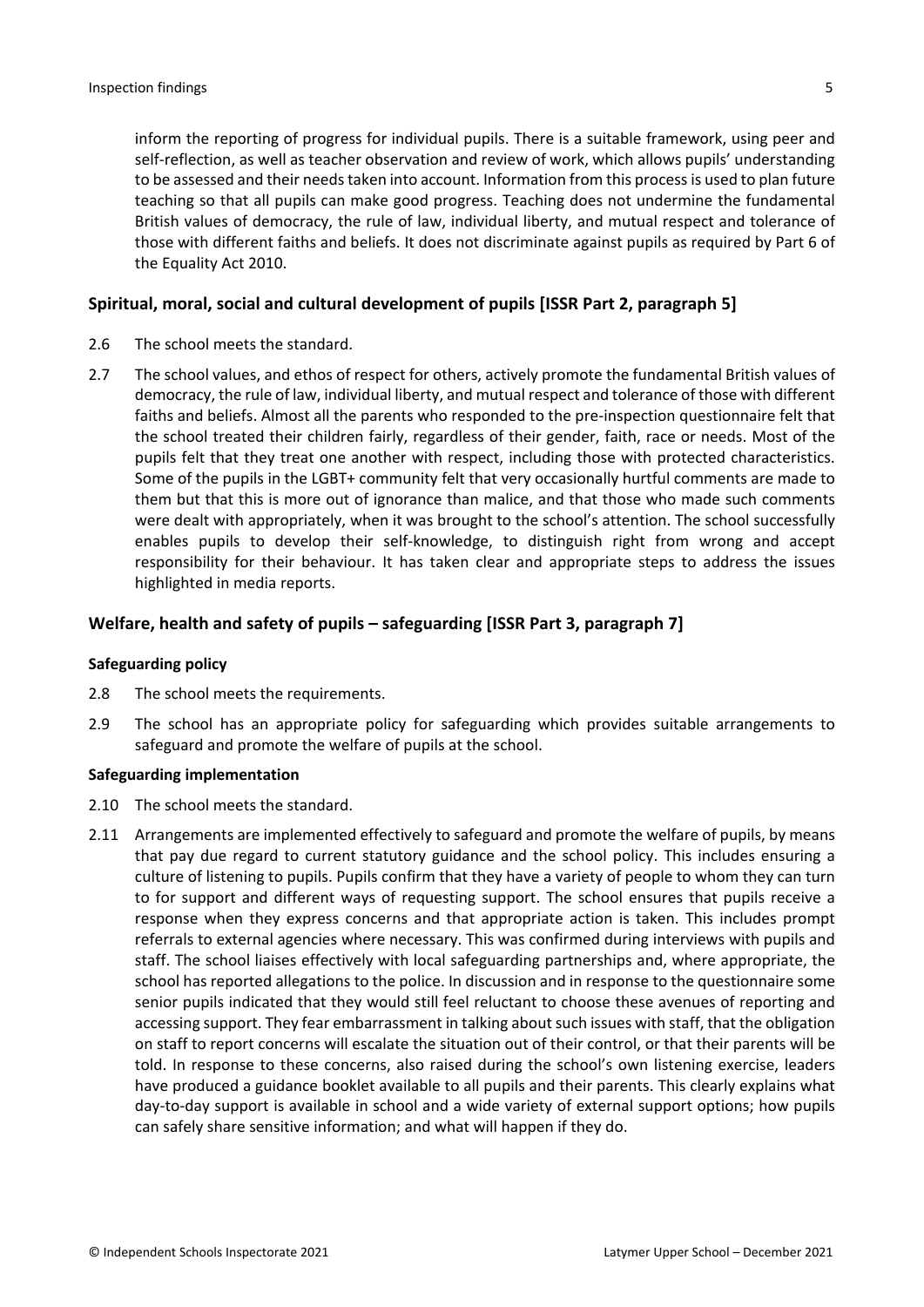- 2.12 Records of safeguarding incidents, which detail instances of sexual harassment and sexual violence including those occurring online, are appropriately detailed. They provide an accurate and comprehensive account of actions taken, include suitable detail on discussions with external agencies and indicate that the school intervenes early to prevent abuse. Safeguarding records are used to identify patterns, which are reported to governors. The low number of cases previously recorded which come under the heading of sexual harassment and abuse, have not made it possible to identify any patterns to date. Now that the culture of reporting such concerns is promoted effectively by the school and reporting such cases is increasing, the school is identifying how best to use the data to enable patterns to be spotted and governors informed, to enable them to ask questions, appropriate to their role in oversight. This is an effective response to one of the recommendations from the independent review sent to the school in November 2021 and acted on immediately, with a preliminary report to governors in December 2021.
- 2.13 All staff, including those in positions of responsibility, are suitably trained in line with locally agreed procedures and have a clear understanding of local thresholds for referral. Safeguarding is effectively managed and leaders work productively with the local safeguarding partnership. They are aware of the range of support available to children and young people who are victims or who perpetrate harmful sexual behaviour, and these are used when necessary. Suitable risk assessments or 'site plans' are drawn up by the school to mitigate risks for all parties involved in allegations of harmful sexual behaviour; these include guidance on both internal and externalsupport available. Staff and governors have been trained to understand, identify and how to respond to sexual harassment; sexual violence, including online sexual abuse; and peer-on-peer sexual abuse. There is an appropriate staff code of conduct and suitable arrangements for whistleblowing. Interviews with staff confirmed suitable understanding of these and willingness to act appropriately should the need arise.

## **Welfare, health and safety of pupils – behaviour [ISSR Part 3, paragraph 9] and bullying [ISSR Part 3, paragraph 10]**

- 2.14 The school meets the standards.
- 2.15 The school has clear behaviour and anti-bullying policies which follow guidance. Policy is successfully implemented in school practices to promote good behaviour. The one fundamental school rule that pupilsshould, at all times, behave responsibly, sensibly and courteously is effective in promoting good behaviour. The overwhelming majority of pupils said that the school expects them to behave well and records of behaviour confirm the effectiveness of this expectation. Most parents and pupils feel that bullying is taken seriously by the school. Inspection evidence shows that, in the few instances where bullying behaviour is reported, it is dealt with appropriately. Bullying is prevented in so far as is reasonably practical. The school is successful in meeting clear aims to prevent sexual harassment and abuse. It is clear that such behaviours are completely incompatible with the school's values; contrary to an ethos of inclusivity; and are not tolerated. Sanctions given for these behaviours, and all serious misbehaviour, are clearly logged in detailed records and are appropriate. A very few pupils in questionnaire responses and discussion during the inspection, said they felt that sanctions are not always applied consistently, undermining their confidence in the system. In line with one of the recommendations made by the independent review, the school continues to work effectively with the school community to address this perception. This was reflected by older pupils who stated that they understand that the school has to take individual contexts into consideration in applying sanctions, and that the school body cannot necessarily be informed of all details.

## **Welfare, health and safety of pupils – supervision of pupils [ISSR Part 3, paragraph 14]**

2.16 The school meets the standard.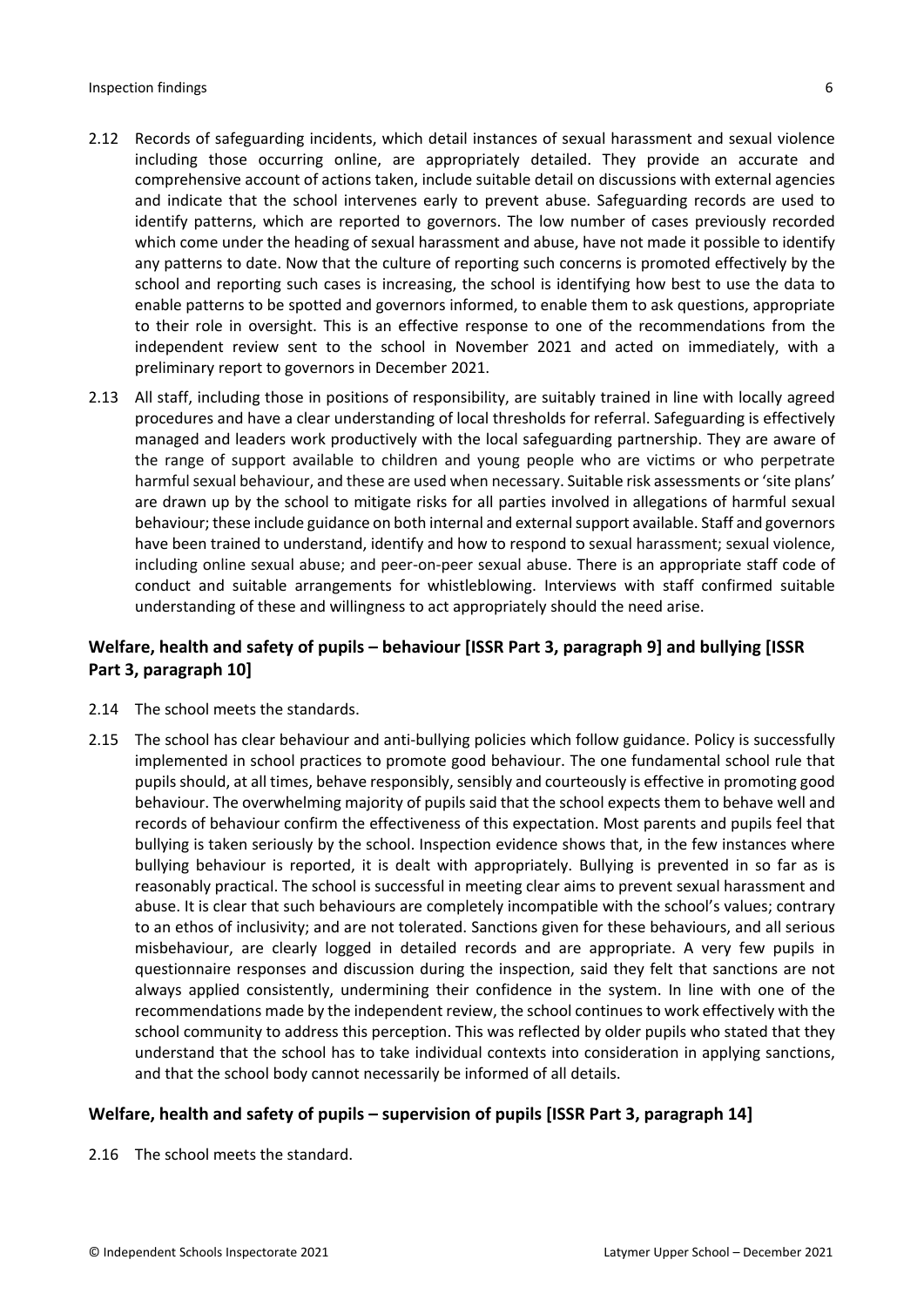2.17 School staff are appropriately deployed to properly supervise pupils. Access to areas of risk are suitably restricted. The very large majority of pupils reported that they felt safe in school. Pupils stated that when staff are made aware of any concerns, appropriate action is taken.

#### **Welfare, health and safety of pupils – risk assessment [ISSR Part 3, paragraph 16]**

- 2.18 The school meets the standard.
- 2.19 The welfare of the pupils at the school is safeguarded and promoted through the effective implementation of a written risk assessment policy. Appropriate action is taken, through the drawing up and application of actions identified in 'site plans', to reduce the risks of harm to pupils sharing the school site when an allegation of sexual harassment or abuse between pupils has been made. These plans also suitably identify the appropriate support available to all those involved.

### **Provision of information [ISSR Part 6, paragraph 32(1)(c)]**

2.20 The school meets the requirements for providing information relating to safeguarding to parents. Particulars of the arrangements for safeguarding are published on the school's website.

#### **Quality of leadership and management [ISSR Part 8, paragraph 34]**

- 2.21 The school meets the standard.
- 2.22 The leadership and governance of the school responded immediately and has taken specific steps to address the issues reported in the media. Leaders initiated a listening exercise and the governors commissioned an independent review of the allegations and the school's response. The school has communicated the recommendations from the review effectively and promptly with all interested parties, including pupils, staff and parents.
- 2.23 Evidence from interviews, questionnaires and documents show that the school continues to prioritise an ongoing response and action to the issues raised and to safeguarding pupils' welfare. The proprietor ensures that the leadership and management demonstrate good skills and knowledge, and fulfil their responsibilities effectively, so that the standards are met consistently, and they actively promote the well-being of the pupils.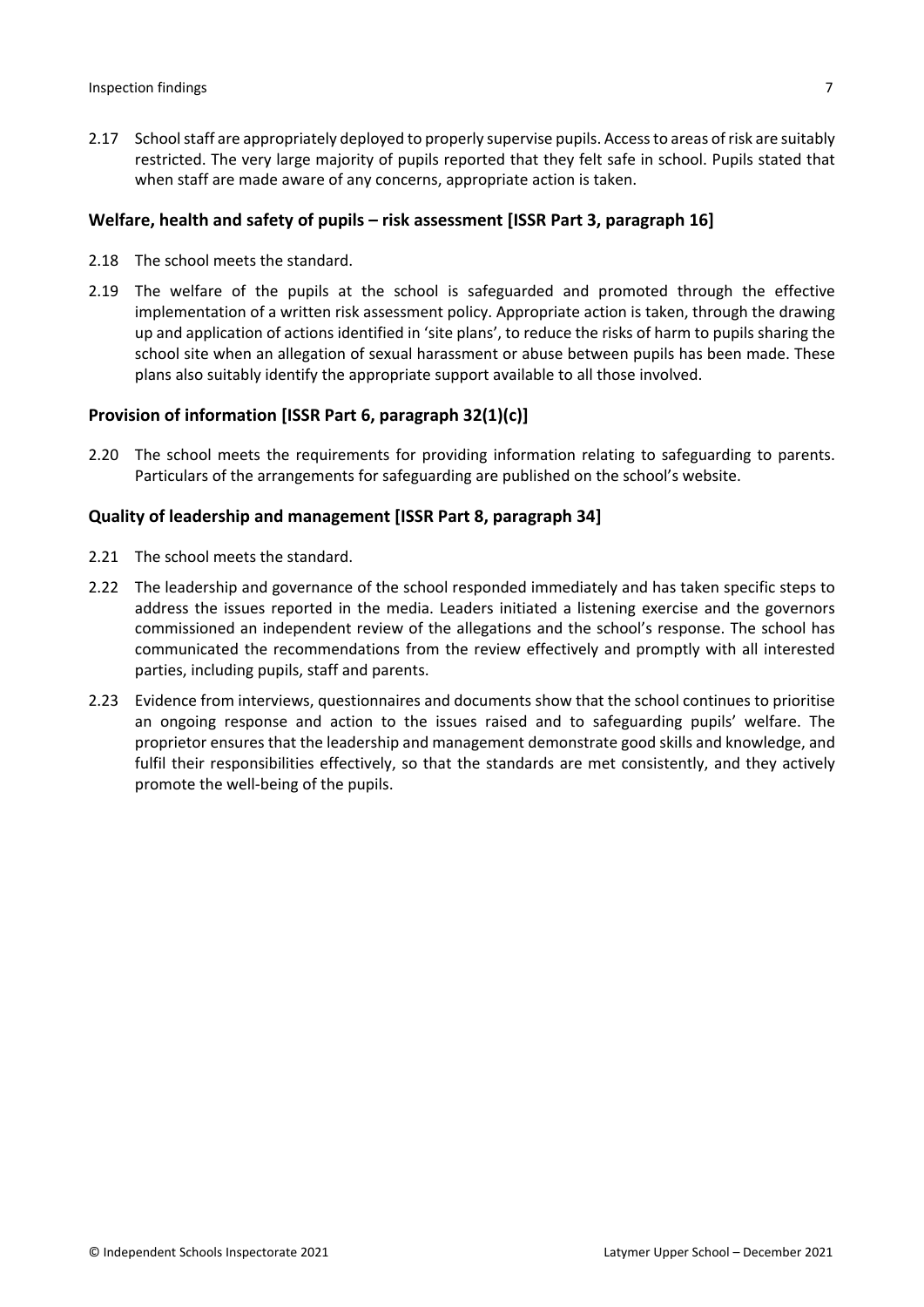# **3. Regulatory action points**

3.1 For the regulations which were the focus of this visit, the school meets all of the requirements of the Education (Independent School Standards) Regulations 2014 and no further action is required as a result of this visit.